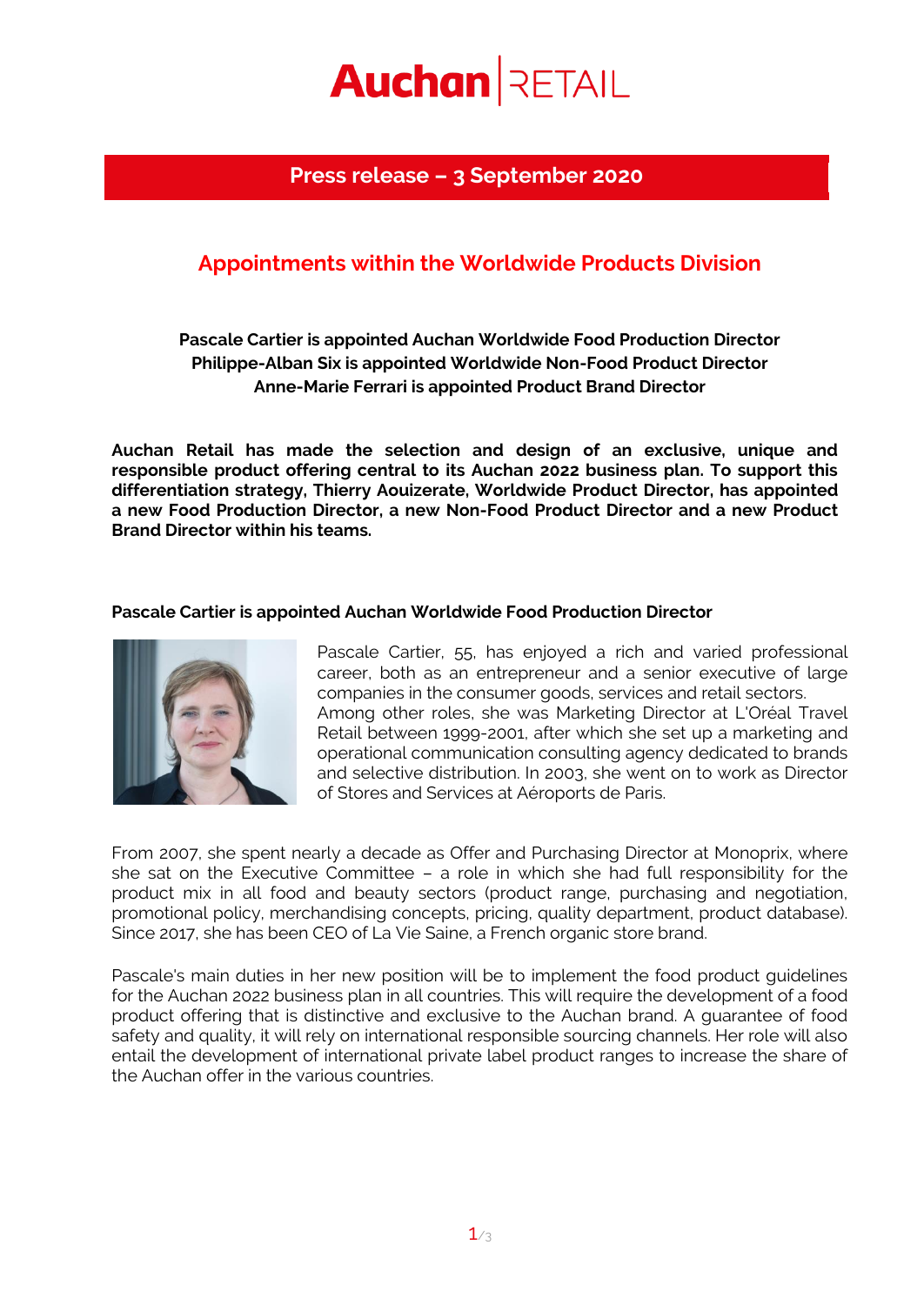#### **Philippe-Alban Six is appointed Worldwide Non-Food Product Director**



Philippe-Alban Six, 49, began his career at Auchan in 1994. After 10 years of experience in stores and non-food procurement, both in France and abroad, he joined the Top Office management committee in 2014. Here, he was in charge, successively, of marketing, digital solutions, purchasing and products & services, and the Supply Chain. He also played a part in developing the company's strategic roadmap and brand positioning, and was involved in its profitability turnaround.

At the beginning of 2018, he returned to Auchan to the International Product Department, where he was in charge of the Schoolchildren/Office/Toys and and Leisure/Outdoors/Automotive/DIY segments. At the same time, he held the role of acting Product Brand Director for six months. He also coordinated the product CSR committee.

Philippe-Alban's main responsibilities in his new role are to develop the non-food strategy for the Auchan 2022 business plan; to continue the development of a globalized, modelled and digitised non-food offer, while integrating ideas relating to core concepts and partnerships; and to co-construct a more responsible product offering that is consistent with the company's CSR guidelines for each segment.

#### **Anne-Marie Ferrari is appointed Product Brand Director**



Anne-Marie Ferrari, 58, began her career in a communications agency before becoming Marketing and Communications Director at Socopa, where she created and developed the Valtero brand. In 2007 she joined the Carrefour group, where for over a decade she held various positions as Product Brand Director and in particular Carrefour Europe Brand Director, the main achievement of which was the development of a new Carrefour brand and product innovation strategy. For the past two years, she has put her skills to work for retail sector companies and SMEs by setting up the consulting firm IAM (Innovation Activation Marketing).

In her new role, Anne-Marie's main task will be to co-construct the strategy and platforms to give Auchan products improved visibility and consistent brand identity in all countries. She will also ensure that the communication, facilitation and merchandising elements for these brands are made universally available, as well as overseeing packaging development and the implementation of a strong and differentiating Product Brand CSR strategy.

To mark this appointment, Thierry Aouizerate, Worldwide Product Director, stated: *"By developing an Auchan product offering that is exclusive to our points of sale, unique in its design, and in line with our customers' expectations, the Worldwide Product Department lies at the core of the Auchan 2022 business plan. To carry out this mission, I wanted to surround myself with a team of professionals who are passionate about products, the retail business, and international trade. We are now in great shape to speed up our projects for the benefit of all Auchan countries."*